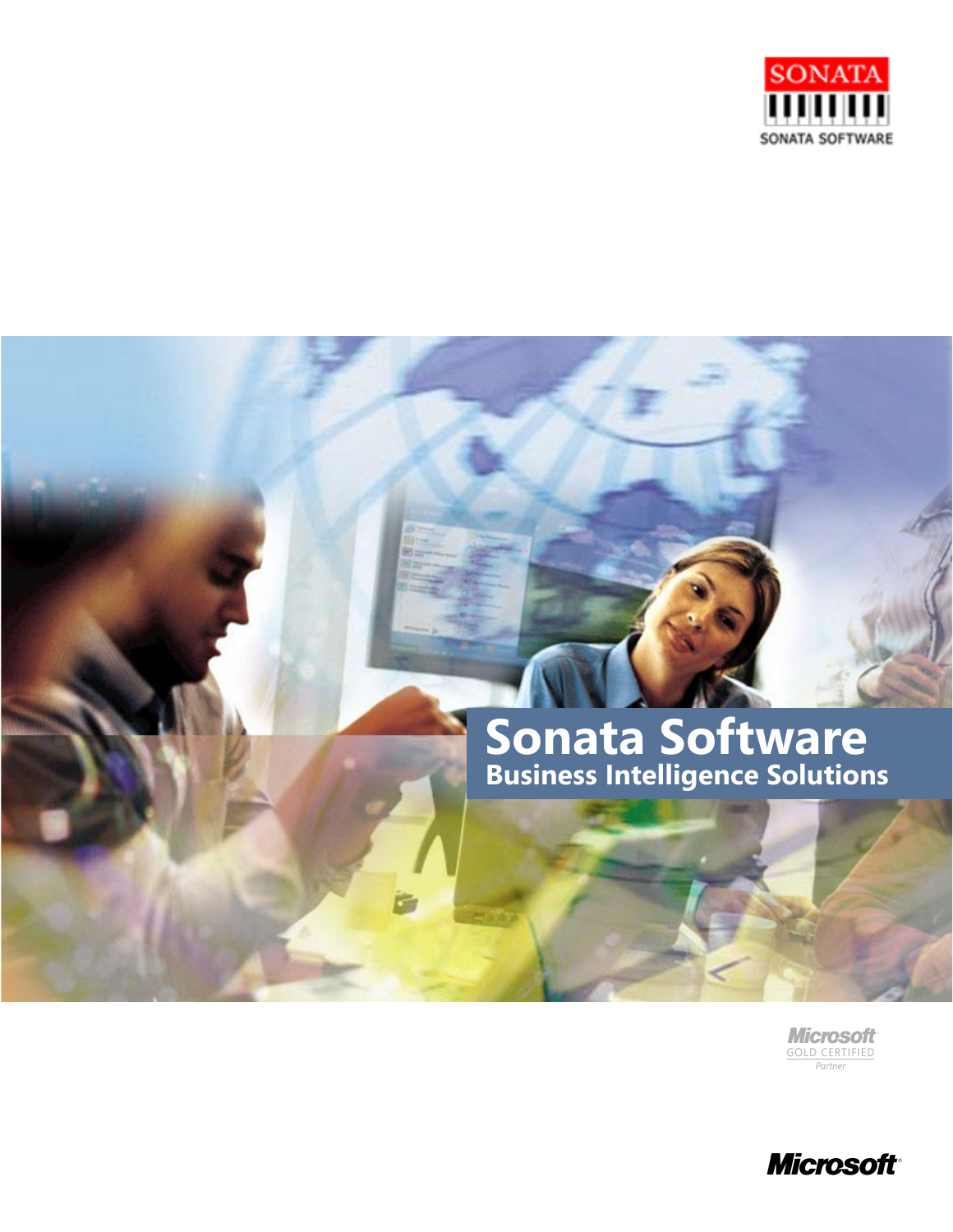# **Sonata Software**

Sonata Software is a global provider of enterprise and independent software vendor (ISV) applications and services. Since 1986, Sonata's mission has been to provide IT solutions that enhance the competitive advantage of its customers in the United States, the European Union, and the Asia-Pacific region.

Sonata is a Microsoft Gold Certified Partner, a SEI CMM Level 5 company, and ISO 9001 certified. The company maintains a business presence in India, the United States, the European Union, and in the Asia Pacific region.

Since 1997, the Sonata business intelligence (BI) solutions team has accumulated a total of approximately 300 years of experience and completed more than 35 projects for Sonata clients. Sonata BI solutions combine Sonata's proven global delivery model and functional strengths in the manufacturing, distribution, and consumer packaged goods industries. The BI group's technical expertise emphasizes solutions based on Microsoft® SQL Server® 2005, Microsoft Office Business Scorecard Manager, and Microsoft Office SharePoint™ Portal Server 2003 technologies.

Sonata's BI solution team operates from the company's Microsoft BI Center of Excellence. At the center, more than 150 skilled consultants build their technical and functional competencies to provide cuttingedge solutions that help customers use the power of Microsoft technologies. Collaboration programs such as the SQL Server 2005 Ascend Program and Microsoft Technology Adoption Program (TAP) for SQL Server Migration Assistant have positioned Sonata as a frontrunner in providing SQL Server 2005 adoption services.

# **Microsoft Partner Alliance**

Global service delivery partners are an important part of the Microsoft Partner ecosystem. By using a global delivery model of technologies and services, Microsoft and its Partners can use the onsite-offshore model to deliver new business capabilities, help customers accelerate legacy migration and adoption of new platforms, and enable them to achieve more cost-effective operations.

The Microsoft Global Delivery Community is a worldwide group of consulting and integration firms. These companies stand ready to help Microsoft enterprise customers design, install, and maintain secure networks, mobile access, and remote connectivity by using Microsoft technologies.

The Microsoft Global Delivery Community includes the world's fastestgrowing vendors. Like all community members, Sonata Software has a proven and distinguished track record among Global 1,000 customer companies and world-class capabilities based on the Microsoft platform. These capabilities are aligned with vertical and horizontal solution areas. This brochure is designed to highlight Sonata capabilities and help you to better assess engagement opportunities with this Partner.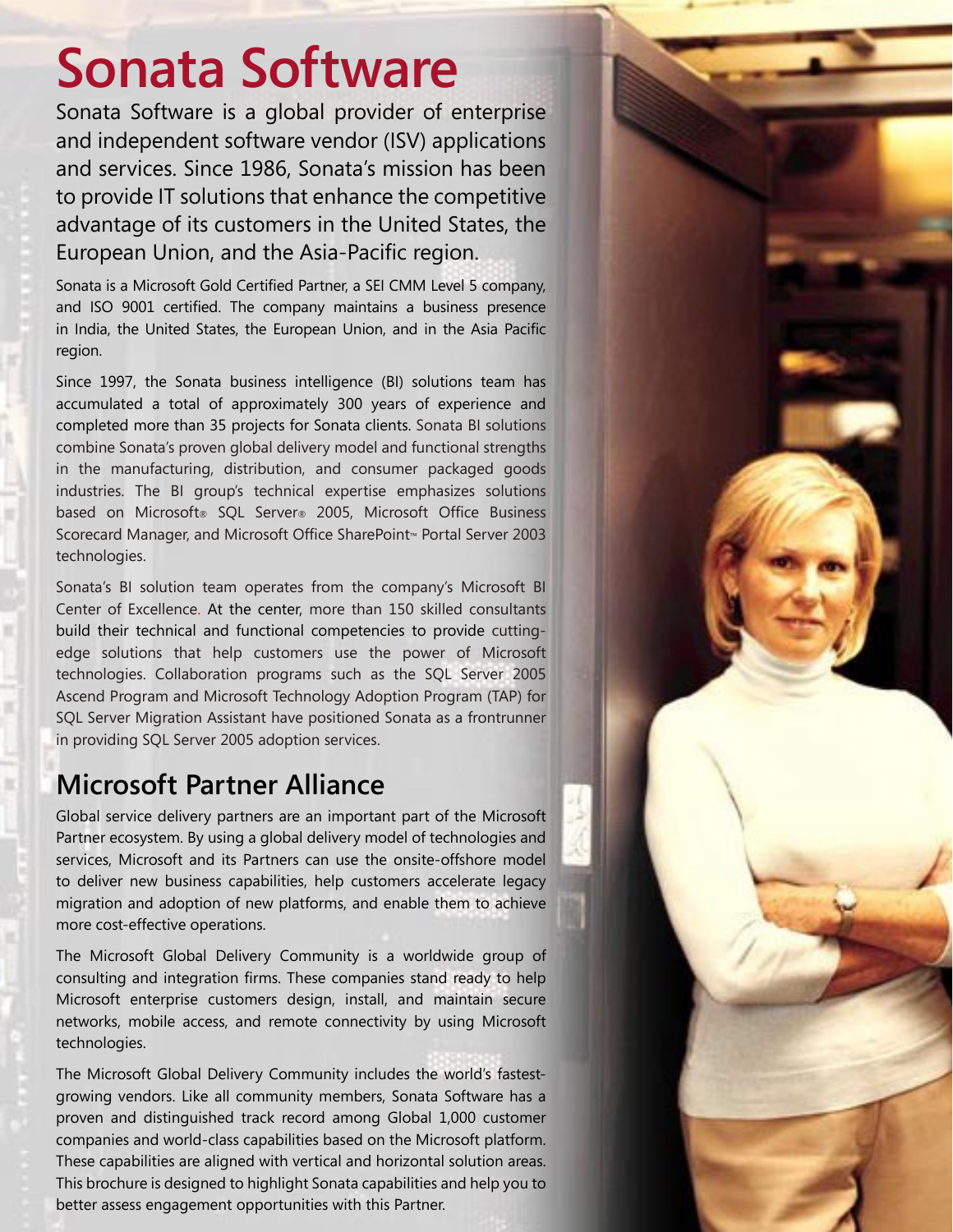# **Crashing the Barriers of Isolated Data Silos**

To stay competitive, firms must be agile. Timely and accurate decision-making that makes agility possible requires constant business process improvement, flexible resource allocation, and ongoing monitoring of business data.

Achieving these capabilities can be difficult. In many corporate environments, data is stored in non-standard electronic formats that use standalone databases or files that are difficult to find and use. In these environments, consolidating data across regions or business units becomes labor-intensive. Transforming this data into actionable information requires additional time-consuming collection, analysis, and reporting steps.

Companies wanting to use their existing information assets to monitor and continuously improve their business processes look for solutions that:

- Make data easier to consolidate, manage, and integrate into analyses, business processes, and back-end systems.
- Automate time-consuming data analysis, reporting, and distribution methods.
- **Provide industry-specific key performance indicators (KPIs).**
- Transform data with limited executive-level visibility into information that is easily accessible across the enterprise.



**SonnetBI Capabilities**

Sonata BI solutions provide the centralized data management, specialized analysis, seamless data integration, and multi-level visualization that provide decision makers with complete, accurate views of business processes and resources. And Sonata's tool-based and highly scalable approach to deployment provides error-free installations and faster time to value.



# **End-to-end Data Management, Analysis, and Distribution**

Integrated Microsoft SQL Server 2005, Microsoft Office Business Scorecard Manager, and Microsoft Office SharePoint Portal Server 2003 technologies create a platform that provides powerful data storage, handling, and information sharing capabilities that underlie Sonata BI solutions.

To this foundation, Sonata adds pre-designed frameworks, tools, and deployment methodologies that are customized for companies in the manufacturing, distribution, and consumer packaged goods (CPG) industries. By using these frameworks, companies avoid time-consuming startup tasks and the rework and costs of manual deployment methods. Sonata provides these powerful capabilities in four BI solutions.

**SonnetBI** is a vertical solution framework based on the suite of Sonata Functional Business Analyzers. The approach used in SonnetBI enables companies to analyze and monitor business processes across geographic locations and business units. SonnetBI supports this enterprise-wide analysis by extracting data from several sources, loading it into a centralized operational database, and using the data to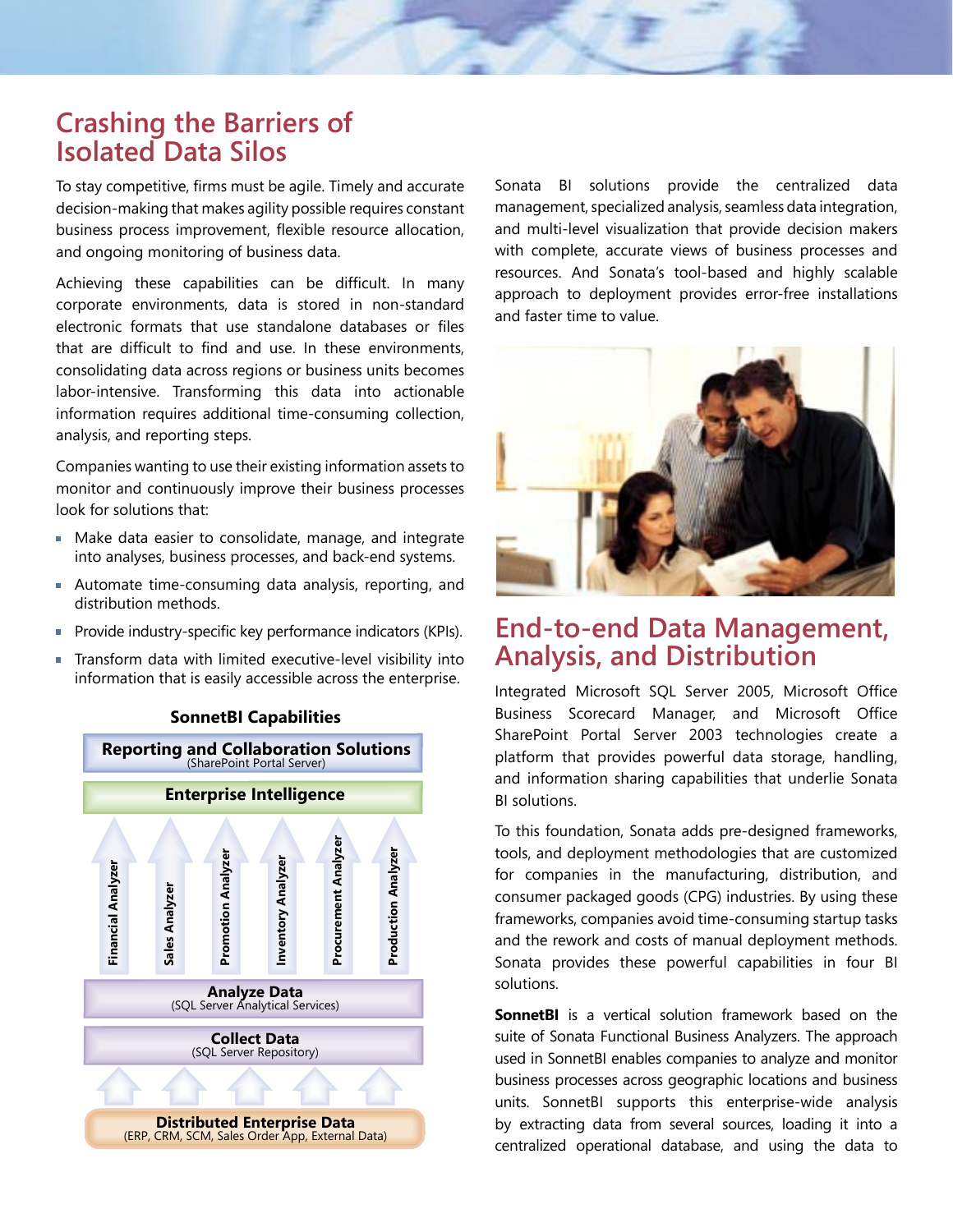populate customizable dashboards. SonnetBI provides these dashboards to help decision makers evaluate business performance related to sales, financial, promotion, inventory, procurement, and production processes.

In SonnetBI, SQL Server 2005 provides centralized data storage capabilities that enable companies to consolidate

functional and financial data. The solution also provides sophisticated reporting and analytical services that support forecasting and analytical tasks. Microsoft Office Business Scorecard Manager 2005 provides a reliable and pragmatic approach through persona-based

scorecards and dashboards that provide information access to all employees, and show how projects align with KPIs and objectives. SharePoint Portal Server 2003 provides the collaboration platform that supports executive dashboards and enables easy data monitoring and sharing across the enterprise.

| <b>STATISTIC</b><br>$\sim$<br><b>Portugal</b><br>u.<br>CEO<br>term find.<br>Naskal plum (Connell Scatter)<br>Mission Steam Mission and also find a lattified in 1<br>Unlike team national anally need and passing 17 (11)<br>Have brought to ENI News Agency<br>Becovery in driving his intensity during<br><b>Agriculture</b><br>m<br>$-$<br><b>Residence Business and</b><br><b><i>PRIVATE GALLERY</i></b><br>- Angelands<br>选择其<br><b><i>Plans form</i></b><br><b><i><u>Rightwayner</u></i></b><br><b>Auck Alley</b><br><b>Book and States - Road</b><br><b>Antune</b><br>1 Faces<br><b>Target Vs Arthur Research</b><br>Toront'11 Actual/Immedia and 1 Months Assessed to<br>11 Bondage<br><b>61,60686</b><br><b>ALIMBAR BURNERS</b><br><b>Screener</b><br><b>FLARM</b><br><b>Sales Wales</b><br>\$1,004,008 \$5,001,000<br>w<br><b>SAMP</b><br>۰.<br>41-803-MLF 81-786-FBT<br><b>HELP</b><br><b><i>San Officers</i></b><br><b>AUTO ATM</b><br>۰.<br>Lake Bountle<br>0706,001<br><b>SIMI Anthuri Reserved</b><br><b>III</b> Pavenus Target<br>- 2<br>May Frankric<br><b>The America</b><br>To shange the pidness of the Followit Viale Assess derivativism the<br>tion parts and their right that (th), or the right seemed address to it.<br><b>Cardo Trace</b><br><b><i>D.M. Dogs</i></b><br><b>Lift Stage</b><br><b>Boker</b><br>Cash in Cash Early Stew<br><b>ALL Based</b><br><b>L.S. Dages</b><br>一家<br><b>Benedicted Library</b><br>Articologica<br>Tuesday<br><b>Senatory Trainers</b><br>1443<br>$\sim$<br>Roads and his identity to release an object state of their films and exchanged to be apply<br>despited Brain, To crede a love less, and "Kill race document"<br>6381, 741<br><b>SMA P48</b><br><b>The Ann Allen</b><br>⇢<br>9. 695 cars discussed<br>President<br>644,004<br>441,448<br>$-1$ | --                                                                                                                                                                                                                                                                                            | <b>Secret Secrets Library Many</b> |  |  |  |  |
|----------------------------------------------------------------------------------------------------------------------------------------------------------------------------------------------------------------------------------------------------------------------------------------------------------------------------------------------------------------------------------------------------------------------------------------------------------------------------------------------------------------------------------------------------------------------------------------------------------------------------------------------------------------------------------------------------------------------------------------------------------------------------------------------------------------------------------------------------------------------------------------------------------------------------------------------------------------------------------------------------------------------------------------------------------------------------------------------------------------------------------------------------------------------------------------------------------------------------------------------------------------------------------------------------------------------------------------------------------------------------------------------------------------------------------------------------------------------------------------------------------------------------------------------------------------------------------------------------------------------------------------------------------------------------------------------------------------------------------------------------------------------------------------------------------------------|-----------------------------------------------------------------------------------------------------------------------------------------------------------------------------------------------------------------------------------------------------------------------------------------------|------------------------------------|--|--|--|--|
|                                                                                                                                                                                                                                                                                                                                                                                                                                                                                                                                                                                                                                                                                                                                                                                                                                                                                                                                                                                                                                                                                                                                                                                                                                                                                                                                                                                                                                                                                                                                                                                                                                                                                                                                                                                                                      |                                                                                                                                                                                                                                                                                               |                                    |  |  |  |  |
|                                                                                                                                                                                                                                                                                                                                                                                                                                                                                                                                                                                                                                                                                                                                                                                                                                                                                                                                                                                                                                                                                                                                                                                                                                                                                                                                                                                                                                                                                                                                                                                                                                                                                                                                                                                                                      | <b>Frankredd Lats adloss</b><br>a more<br>a Statistic Hispanich<br>-24<br>$-1$ ees<br>1 Support<br>1 Newstern                                                                                                                                                                                 |                                    |  |  |  |  |
|                                                                                                                                                                                                                                                                                                                                                                                                                                                                                                                                                                                                                                                                                                                                                                                                                                                                                                                                                                                                                                                                                                                                                                                                                                                                                                                                                                                                                                                                                                                                                                                                                                                                                                                                                                                                                      |                                                                                                                                                                                                                                                                                               |                                    |  |  |  |  |
|                                                                                                                                                                                                                                                                                                                                                                                                                                                                                                                                                                                                                                                                                                                                                                                                                                                                                                                                                                                                                                                                                                                                                                                                                                                                                                                                                                                                                                                                                                                                                                                                                                                                                                                                                                                                                      | <b>Automa</b><br><b>E-AAS LONGS</b><br>a aud Holuzoi<br><b>A Treate Subarai</b><br><b>Britain American</b><br><b>E</b> Phone Todding<br>a Hanage Sasaris<br><b>Effetage Games</b><br><b>E-Holynaux Fortun Line</b><br><b>KIND OF BUILDING</b><br>a start way<br>a tital Fisia<br><b>MARCH</b> |                                    |  |  |  |  |
|                                                                                                                                                                                                                                                                                                                                                                                                                                                                                                                                                                                                                                                                                                                                                                                                                                                                                                                                                                                                                                                                                                                                                                                                                                                                                                                                                                                                                                                                                                                                                                                                                                                                                                                                                                                                                      |                                                                                                                                                                                                                                                                                               |                                    |  |  |  |  |
|                                                                                                                                                                                                                                                                                                                                                                                                                                                                                                                                                                                                                                                                                                                                                                                                                                                                                                                                                                                                                                                                                                                                                                                                                                                                                                                                                                                                                                                                                                                                                                                                                                                                                                                                                                                                                      |                                                                                                                                                                                                                                                                                               |                                    |  |  |  |  |
|                                                                                                                                                                                                                                                                                                                                                                                                                                                                                                                                                                                                                                                                                                                                                                                                                                                                                                                                                                                                                                                                                                                                                                                                                                                                                                                                                                                                                                                                                                                                                                                                                                                                                                                                                                                                                      |                                                                                                                                                                                                                                                                                               |                                    |  |  |  |  |
|                                                                                                                                                                                                                                                                                                                                                                                                                                                                                                                                                                                                                                                                                                                                                                                                                                                                                                                                                                                                                                                                                                                                                                                                                                                                                                                                                                                                                                                                                                                                                                                                                                                                                                                                                                                                                      |                                                                                                                                                                                                                                                                                               |                                    |  |  |  |  |
|                                                                                                                                                                                                                                                                                                                                                                                                                                                                                                                                                                                                                                                                                                                                                                                                                                                                                                                                                                                                                                                                                                                                                                                                                                                                                                                                                                                                                                                                                                                                                                                                                                                                                                                                                                                                                      |                                                                                                                                                                                                                                                                                               |                                    |  |  |  |  |

**Sonata Packaged Analytics for Microsoft Dynamics AX**  facilitates analysis for existing Microsoft Dynamics AX™ users by extracting data from Microsoft Dynamics AX and transforming the data into information. The resulting information can be used to monitor business processes or identify global business opportunities. SonnetBI for AX coupled with Sonnet BSM built using Microsoft Office Business Scorecard Manager uses a vertical framework approach that reduces the time and cost of BI analysis and enables Dynamics AX users to reuse their data.

**Business Performance Management Scorecard Solutions**  provide executives with views of enterprise-level performance or enable line managers to identify and focus on functional or departmental problems and their root causes. Sonata offers both pre-configured and industry-specific scorecards and dashboards to display the types of information and level of detail that are appropriate to each user's role.

*Sonata Software BI solutions enable companies to accelerate business process improvement by eliminating many manual data collection, analysis, management, and distribution tasks.*

> **Sonata BI Migration Solutions** use proven tools and deployment methods to expedite migration from competitive data management solutions such as Crystal Reports and Oracle Express to the SQL Server 2005 platform. By automating most migration processes and using highly specialized and scalable migration methods, Sonata solutions enable companies to reduce technology risk and ensure faster adoption of the new platform.

# **Transforming Data into Actionable Business Intelligence**

Sonata Software BI solutions enable companies to accelerate business process improvement by eliminating many manual data collection, analysis, management, and distribution tasks. Faster data handling methods help decision makers progress more quickly from identifying and resolving process problems to acting on decisions and help their companies respond more easily to business challenges and opportunities.

| Sales Analyzer                                 |                                                                                       |                                         |                                                            |                                                                            |                                                                                                                     |                                                | <b>SHALL</b>             |
|------------------------------------------------|---------------------------------------------------------------------------------------|-----------------------------------------|------------------------------------------------------------|----------------------------------------------------------------------------|---------------------------------------------------------------------------------------------------------------------|------------------------------------------------|--------------------------|
| Torico despicato<br><b>STATES</b>              |                                                                                       | Signit Rona Moscowe - Alexander Fisch   | <b>TOM ANNUAL</b>                                          | Consolidad Modernik                                                        | General Address of Americans                                                                                        |                                                | <b>Hodily Roa Marked</b> |
| <b>Distant Individual</b>                      |                                                                                       | $\sim$                                  | Top 5 Space Regulars                                       |                                                                            |                                                                                                                     |                                                | m.                       |
| Mind-cape of<br>104401144110                   | <b>Bahas Bod Earth dealers</b><br>Monte Automobilità 30                               |                                         | Jac LIVE                                                   | FRED HARFARDT Visua Breasy<br>Awaren Startin                               | bygramachy Manuel Dippermashe Dienser Lake Easterbands and the Eage mod Moseum<br><b>UNITERS</b><br>Afarmer         | E74,006-06<br><b>B15,000,00</b>                |                          |
| <b>Bullet Reserves</b>                         | <b>Sales And European Luck-</b>                                                       |                                         | <b>SHAT WELL</b><br>market and relationship in the bank of | Growing manual Useau's Swahook<br>Rook Southstand                          | <b>BUSINESS</b><br>activities.<br><b>SITALTERS</b><br>Rock: N. 6357 Will., Podukkly of Sanson 653. Suite: Modes Rat | \$11,000.00<br>941,986.68<br>\$11,988.00       |                          |
| --<br><b><i><u><u>Rockwick</u>ling</u></i></b> | <b><i><u><i>Index Easter</i></u></i></b> #776<br><b>British Re</b><br><b>Suffrage</b> |                                         | <b>John Benzer</b><br><b>Bithopin Telestrat</b>            | Sales Ramar Scansal Several Health)<br><b><i><u>State Mannance</u></i></b> | <b><i><u>Subject Pressure</u></i></b>                                                                               | <b><i><u>Automotive</u></i></b><br>49, 271, 11 |                          |
|                                                |                                                                                       |                                         | <b>B</b> hall as Scheman                                   |                                                                            |                                                                                                                     | 44,50 %                                        |                          |
| <b>Bulget: 4750100</b>                         | <b>Casis Budget</b>                                                                   | \$1.179,888                             | <b>Bildert Fleren</b>                                      |                                                                            |                                                                                                                     | 48, 127 %                                      |                          |
| Arborako 19879, Milita                         | Castle 1                                                                              | \$1,504,557                             | <b>Bill announce Road</b>                                  |                                                                            |                                                                                                                     | MELBURN.                                       |                          |
|                                                | prints' motivat for baptistician                                                      |                                         | Encadeur                                                   |                                                                            |                                                                                                                     | <b>Inspirator</b>                              |                          |
| The Selling Products of the Health             |                                                                                       |                                         |                                                            |                                                                            |                                                                                                                     |                                                |                          |
| <b>Bank Prestori</b><br>Renker (Ring Class)    |                                                                                       | <b>Sales Greating Sales Binessue</b>    |                                                            |                                                                            |                                                                                                                     |                                                |                          |
| ٠<br>×<br><b>Reckon Singinal</b>               | 491,698,000<br>162,197,988                                                            | <b><i>SIRCAM IN</i></b><br>9150 JTL 10: |                                                            |                                                                            |                                                                                                                     |                                                |                          |
| ×<br><b>Telen Beader</b>                       | 366, 283, 88                                                                          | <b>PHOLESKJ'S</b>                       |                                                            |                                                                            |                                                                                                                     |                                                |                          |
| Turner Europ Wilms<br>×                        | THE 274 HW                                                                            | PROJECTO                                |                                                            |                                                                            |                                                                                                                     |                                                |                          |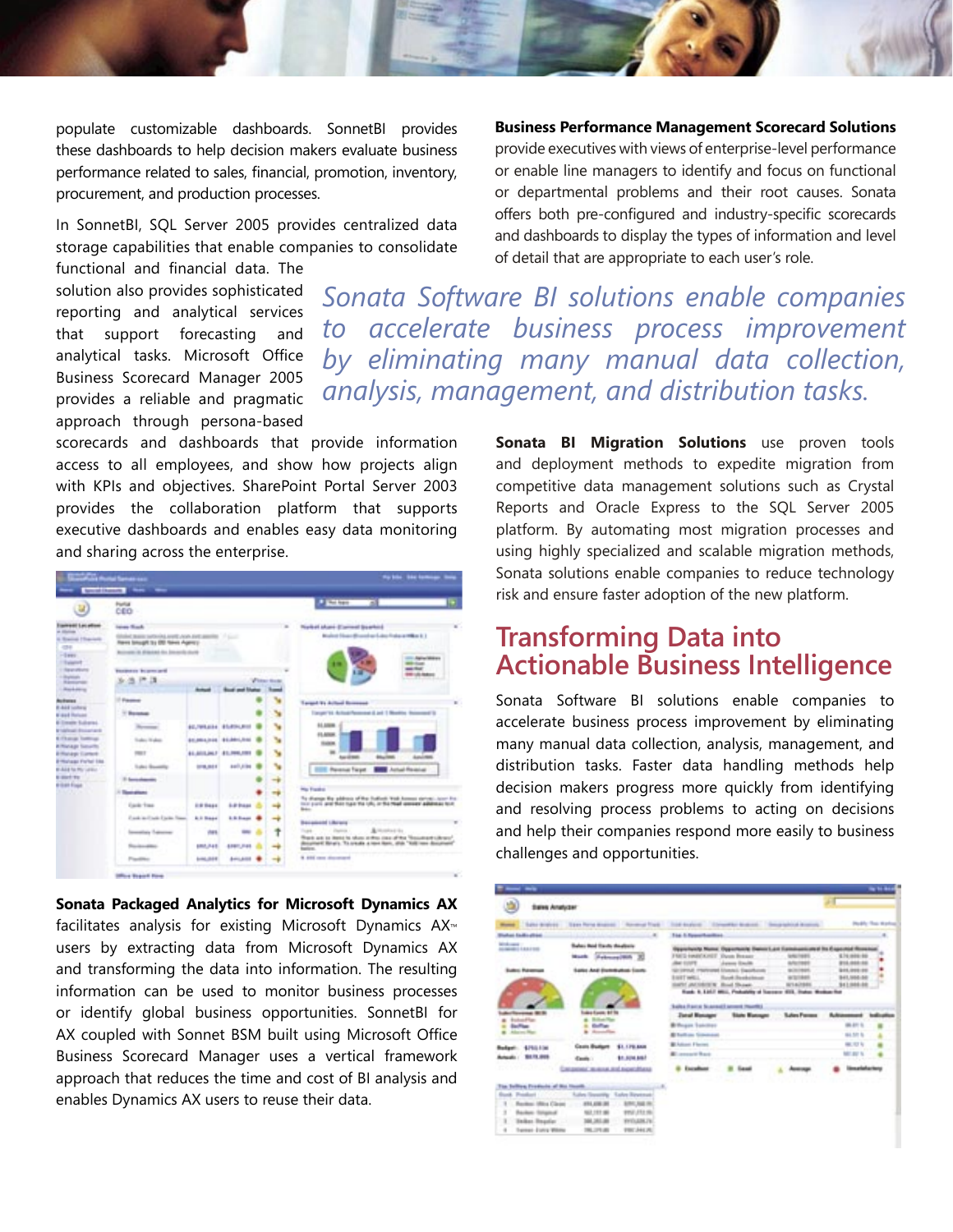# **Data That's Always Complete, Available, and Up-to-Date**

In many business environments, executives and managers make decisions based on fragmented information gathered from and stored at many locations. Relying on manual data handling methods, they have no assurance that they will have relevant information whenever and wherever they need it. As a result, identifying and correcting nonperforming business processes occurs slowly, sporadically, or not at all.

**Centralized data repository.** Sonata BI solutions help companies improve their business processes quickly, consistently, and comprehensively. They ensure

comprehensive data analysis by consolidating business data from many departments and locations, transforming it into local languages, currencies, and formats, and storing it into a single, centralized data

repository. From this database, data is fed to a wide variety of analyses, powerful dashboards, and scorecards.

**Information sharing and distribution.** Role-specific dashboards and scorecards promote rapid diagnosis of business health by eliminating time-consuming waits for vital information while data is compiled and distributed electronically. They provide a unified view of company business processes and performance that enables executives and managers to allocate resources more efficiently and resolve business process problems more quickly than previously. The result—more agile companies that respond more effectively to changes in their business environment.

# **Specialized Analytical Tools Focus on Unique Business Requirements**

Rather than make business decisions with generalized analytical tools, decision makers can use Sonata BI solutions to evaluate business performance with tools designed specifically for their industries' special requirements.

Sonata BI applications are the result of deep experience in designing and implementing BI solutions. This experience enables Sonata to choose comprehensive tool sets and frameworks that enable decision makers to focus quickly on data and develop business insights most important to

*Because Sonata pre-designed solutions are based on proven Microsoft technologies, they require little or no development effort and provide worry-free startups that keep deployment costs low.*

> their specific industries. Because Sonata pre-designed solutions are based on proven Microsoft technologies, they require little or no development effort and provide worry-free startups that keep deployment costs low.

> **Faster, error-free migrations**. By using Sonata migration kits, companies can migrate data residing in non-Microsoft platforms to the SQL Server 2005 platform automatically with little manual effort. With this approach, companies can migrate data more quickly with less development and implementation effort. The result—lower TCO and higher return on investment.

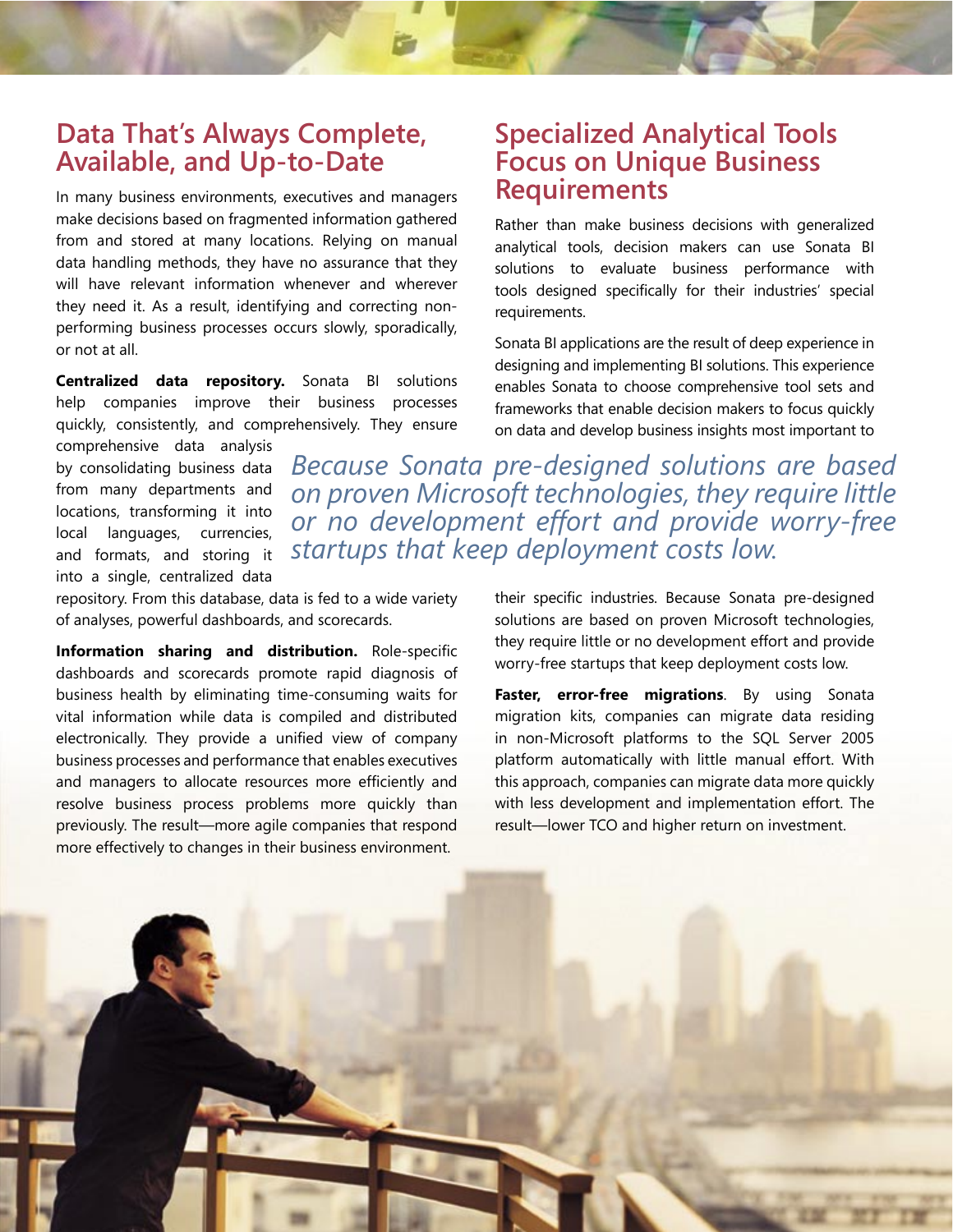# **Sonata's BI Solution Offerings**

Sonata BI solutions are based on the rich functionality of Microsoft SQL Server 2005, Microsoft Office Business Scorecard Manager, and Microsoft Office SharePoint Portal Server 2003 technologies. To help your company realize significant ROI from its BI solutions, Sonata offers a series of solution frameworks that range from customized analyzers to migration kits.

## **SonnetBI Business Function Analyzers**

This solution framework uses a suite of Sonata vertical data analyzers to measure more than 150 key performance indicators in six functional areas. SonnetBI enables users to evaluate business processes that are relevant to companies in the manufacturing, distribution, and consumer packaged goods industries. Components include:

- Sonata Business Function Analyzers for sales, promotion, procurement, finance, inventory, and production processes
- **Microsoft Office Business Scorecard Manager**
- Microsoft SQL Server 2005
- Microsoft Office SharePoint Portal Server 2003



### **Sonata Packaged Analytics for Microsoft Dynamics AX**

This vertical solution framework reduces the time and effort needed to analyze BI data and enables users to make better use of their Microsoft Dynamics AX implementations. This framework extracts functional data from Dynamics AX files and tables and transforms it into a format that can be used by Sonata Business Function Analyzers. SonnetBI for AX delivers more than 30 pre-configured sales, finance, logistics, production, purchasing, and customer service KPIs. Components include:

- **Sonata Business Function Analyzers for sales, promotion,** procurement, finance, inventory, and production processes
- **Microsoft Dynamics AX**
- **Microsoft Office Business Scorecard Manager**
- **Microsoft SQL Server 2005**

### **Business Performance Management Scorecard Solutions**

Built on the Microsoft Business Scorecard Manager, this solution framework helps organizations to collect, display, monitor, and share business process information across the enterprise. Customized scorecards and dashboards display relevant information at levels of detail appropriate to various roles. Components include:

- Business Scorecard Manager framework pre-defined for specific industries and roles.
- **Industry-specific business performance scorecards and** dashboards.
- SQL Server 2005
- SharePoint Portal Server 2003

Sonata also offers customized scorecard solution development and implementation services.

### **Sonata BI Migration Solutions**

Sonata migration solutions enable customers to enjoy the benefits of faster, lower-cost migrations with fewer errors. These solutions provide highly automated, specialized, and scalable processes, for migrating:

- Crystal Report Migration to SQL Server 2005 Reporting Services.
- Oracle Multi-dimensional tools to SQL Server 2005 Analysis Services.
- **Dracle databases to SQL Server 2005 using SQL Server** Migration Assistant.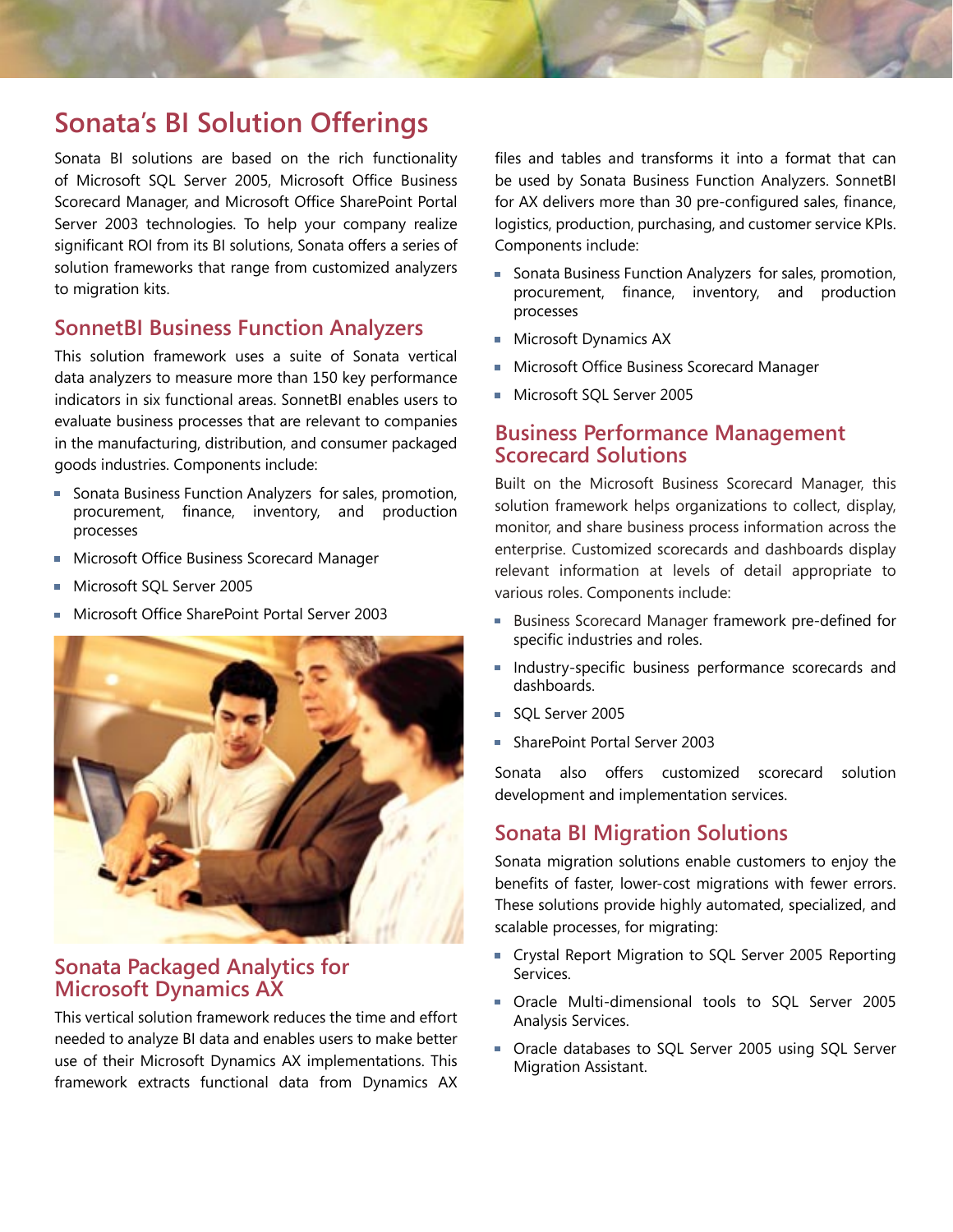#### **To learn more about Sonata Software Business Intelligence products and services, visit www.sonata-software.com or call the sales office nearest you.**

#### **CORPORATE OFFICE**

#### **Meera Padmanbhan**

APS Trust Building Bull Temple Road, N. R. Colony Bangalore 560 019, India Tel: +91-80-26610330 Email: meera.p@sonata-software.com

#### **WORLDWIDE OFFICES**

#### **Subham Sarkar**

193, R V Road, Basavanagudi, Bangalore - 560 004 Tel: +91-80-26575800 Email: subham.sarkar@sonata-software.com

#### **Jeff Valentine**

6507 Dumbarton Circle Fremont, CA 94555, USA Tel: 510-742-7206 Email: j.valentine@sonata-software.com

#### **Ravi Kumar P.J.**

Two Mid America Plaza Route 83 & 22nd Street Suite 800 Oakbrook Terrace, IL 60181, USA

#### **Partho Mukherjee**

11330 Lakefield Drive Building #2, Suite 200 Duluth, GA 30097, USA Tel: 770-814-4213 Email: p.mukherjee@sonata-software.com

#### **Dev Prasad Igure**

275 Grove Street, Suite 2-400 Newton MA 02466, USA Tel: 617-663-4866 Email: idev@sonata-software.com

#### **Dev Prasad Igure**

212 Carnegie Center, Suite 206 Princeton, NJ 08540, USA Tel: 609-919-6325 Email: idev@sonata-software.com

#### **Srihari K**

10900 NE 8th Street, Suite 900 Bellevue, WA 98004, USA Tel: 425-450-4819 Email: hari@sonata-software.com

#### **Raghu Kerakatty**

5, Churchill Court 58, Station Road, North Harrow Middlesex, HA2 7SA, UK Tel: +44-20-8863 8833 Email: raghu.k@sonata-software.com

#### **Raghu Kerakatty**

BCM Buero-Center an der Messe GmbH Beethovenstrasse 8-10, 60325, Frankfurt am Main, Germany Tel: +49-69-975-545-37 Email: raghu.k@sonata-software.com

#### **V A Ramakrishna**

1, North Bridge Road, #19-04/05, High Street Center, Singapore 179094 Tel: +65-633-724-72 Email: vara@sonata-software.com